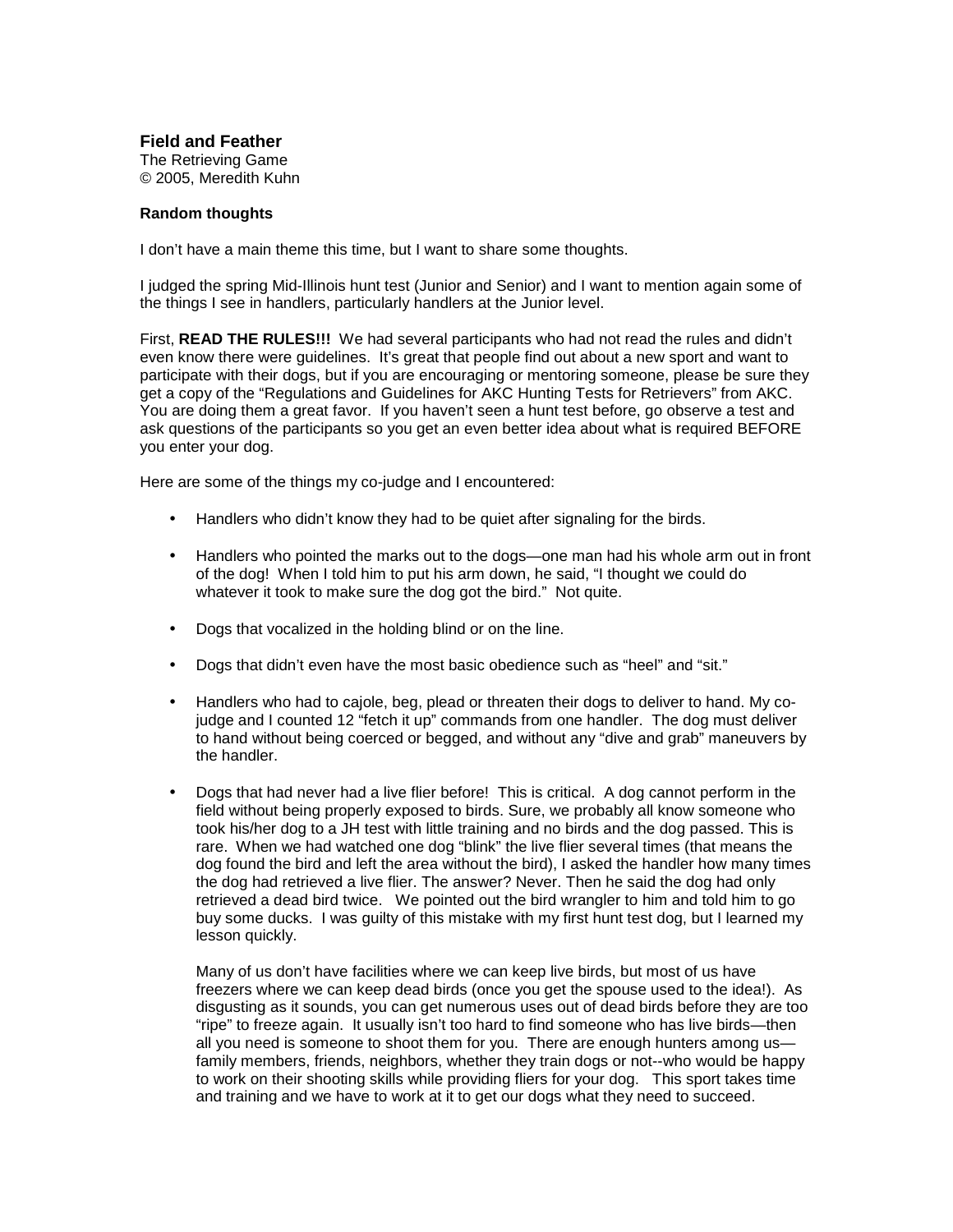- Dogs that crunched or destroyed the birds. The purpose of a retriever is to bring game birds back fit for the table. That means an intact bird that can be cleaned and prepared for human consumption. Obviously the birds will have wounds from the shot, but the dog should not chew, eat, rip, tear or crunch the bird, no matter how tempting. Most clubs try to make sure that any nasty birds (old, heads missing, gaping wounds) are not reused at a test.
- Handlers who were "training" their dogs. I saw one handler who tested the dog's "hold" by pretending to take the bird several times and then removing his hands. A TEST IS NOT A TRAINING SESSION.

With the dogs and handlers running Senior, things were much better. The handlers were fairly well versed in the rules and needed little coaching or correcting. Overall, the dogs performed well too, especially for water work so early in the season. However, we did have two dogs refuse the water—one on the flier and one that didn't want to get back into the water after retrieving the first bird.

That's it for comments about the judging assignment.

Now I would like to give an update on Ruby. If you recall, Ruby is the young dog I took through Mike Lardy's training workshop this spring. During the workshop Ruby and I reviewed walking fetch and stick fetch and then started three-handed cast. My "to-do" list from Mike was first to get her steady because that was causing problems with 3-handed cast. Done. Ruby is now "lead steady."

Second, I was to finish three-handed cast. Done. Ruby loves the "game" and maintained great enthusiasm through the whole process.

Then I was to proceed to collar conditioning. This was more of a challenge for me and I think for most amateur handlers. The capacity to use the collar incorrectly is so huge that I worried about "messing her up" for life through my inexperience. However, I followed the steps and we got through it. It wasn't fast and it wasn't without problems, but we were able to complete collar conditioning in about 10 sessions over a two-week period. Whew! Glad that is behind us!

After collar conditioning you are supposed to re-visit three-handed cast to test the conditioning. Basically, this is where you would first use the collar correction for a "sit" or "here" command if the dog does not respond properly in the drill. We got through that very quickly, which told me she understood both three-handed cast and the collar pressure for "sit" or "here."

During this same time, I have kept up with her fieldwork. I have been enforcing steadiness with a short lead. She now waits for my hand to be in the send position and for me to say her name, without any pressure on the lead. It was not a big battle—I had just never required her to be steady. As soon as I did, she understood and complied. No tugging means birds!

We have also started a process called "bird in mouth" to help prepare her for learning doubles. The concept is simple. You have two single marks set up. When the dog comes back from the first mark, have the dog heel and continue to hold the bumper/bird while watching the second mark go down. If the dog drops the bumper in the excitement of watching the second mark, place the bumper in the mouth and use the "hold" command to make sure the dog holds the bumper until you take it. Take the bumper, and send the dog for the second mark. Ruby is now fairly comfortable with this process, so we will soon try her on her first double.

Something else we have started is taking notes on each training session. Lardy keeps a written history for all of his dogs. Even if you only have one dog, you can't remember everything that happened in the last training session, much less a session weeks ago. It just makes sense to